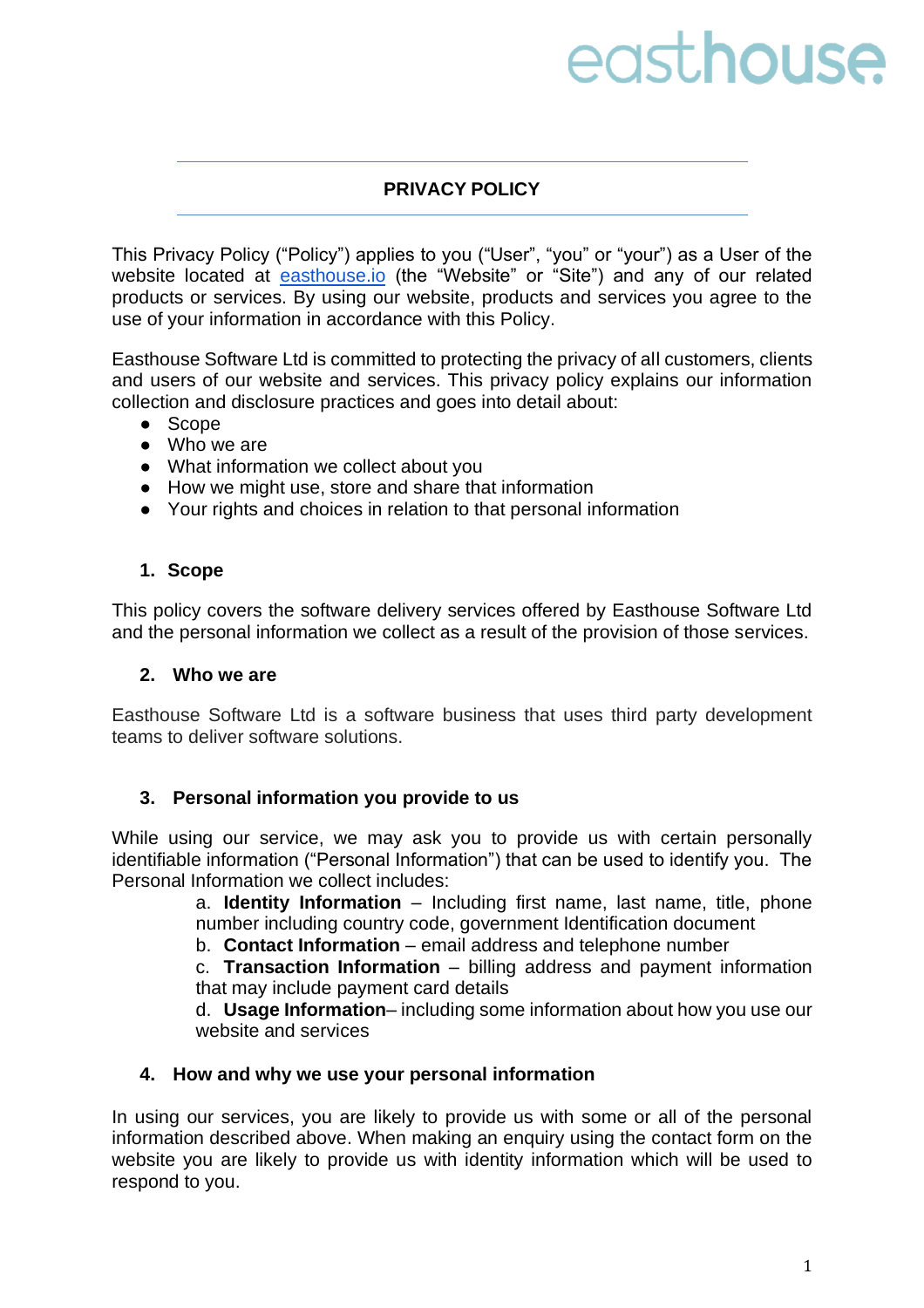When you request marketing material to be sent to you or provide consent for us to send you marketing material (e.g. by signing up to our newsletter on the website), we will use your identity information in order to process your request.

Other examples of when we use your personal information include:

- Processing or collecting feedback on our services;
- To provide and maintain our service, including to monitor the usage of our service;
- For the performance of a contract including the development, compliance and undertaking of any contract you may make with us through the service;
- To contact you: To contact you by email, telephone calls, SMS, or other equivalent forms of electronic communication;
- To provide you with news, special offers and general information about other goods, services and events which we offer that are similar to those that you have already purchased or enquired about unless you have opted not to receive such information;
- To manage any requests you make to us.

In order to help you protect yourself and your information, we encourage you to provide only the information that is necessary for using our services.

## **5. Third parties who may process your personal information on our behalf**

We sometimes use the services of third parties in order to help us process your information from time to time. These third parties help us to carry out a range of functions safely and effectively. Your personal information is shared with these third parties only when strictly necessary in order to help us deliver our services to you.

| <b>Infrastructure</b>                | <b>Personal information</b><br>collected or shared               | <b>Purpose</b>                                                                              |
|--------------------------------------|------------------------------------------------------------------|---------------------------------------------------------------------------------------------|
| Google Analytics<br>(Privacy Policy) | Email address<br>How you use our<br>$\bullet$<br>site<br>Cookies | • To track how visitors to our<br>site use our site and provide<br>us with statistical data |
| Wix<br>(Privacy Policy)              | Name<br>Email address<br>Phone<br>Company<br>Product             | • To provide our website to you<br>To allow visitors to contact us<br>and request a service |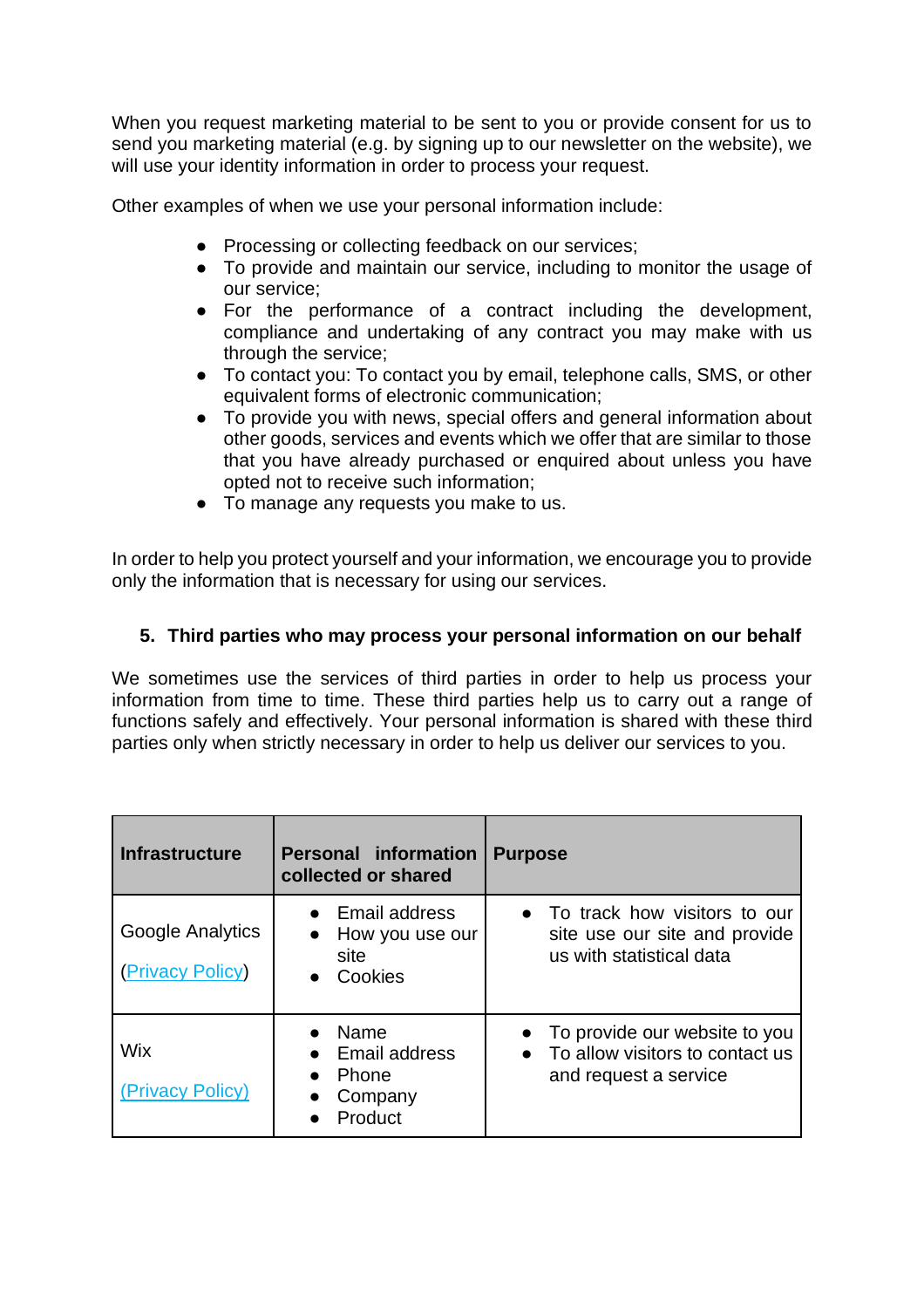| <b>Dropbox</b><br>(Privacy Policy) | Client<br>documents<br>Supplier<br>documents<br>Sub-contractor<br>documents | • To store and<br>keep<br>data<br>secure                                                                                  |
|------------------------------------|-----------------------------------------------------------------------------|---------------------------------------------------------------------------------------------------------------------------|
| <b>Flock</b><br>(Privacy Policy)   | Name<br>Email address                                                       | communicate<br>with<br>To<br>Our<br>teams and clients                                                                     |
| E-Sign<br>(Privacy Policy)         | Name<br>Email address<br>Signature                                          | provide an<br>electronic<br>To<br>signature solution<br>To sign contracts, approvals<br>$\bullet$<br>and other agreements |
| LinkedIN<br>(Privacy Policy)       | Name<br>Email address                                                       | To create brand awareness<br>To network with potential<br>clients                                                         |

## **6. Cookies and tracking technologies**

We and our third-party partners use cookies and similar tracking technologies to collect and use personal information about you. We use only the cookies necessary to run, improve and provide a good service to you. You can turn off cookies in the settings of your browser however this may affect some of the services we provide to you. For further information about the types of cookies and tracking technologies we use, why and how you can control them please see below.

We use the following cookies:

- Strictly necessary cookies. These cookies are required for the operation of our website. For example, they allow us to display our website in the proper format and language, enable you to log into secure areas of our website and make use of e-billing services.
- Analytical/performance cookies. These cookies allow us to collect information about how visitors use our website, how long visitors spend on our website and website traffic. This helps us to improve the way our website works. For example, by ensuring that users are finding what they are looking for easily.
- Functionality cookies. These cookies are used to recognise you when you return to our website. This enables us to personalise our content for you, greet you by name and remember your preferences. For example, to save user language preferences.

To find out more about cookies in general, you can visit: [www.all aboutcookies.org.](http://www.allaboutcookies.org/)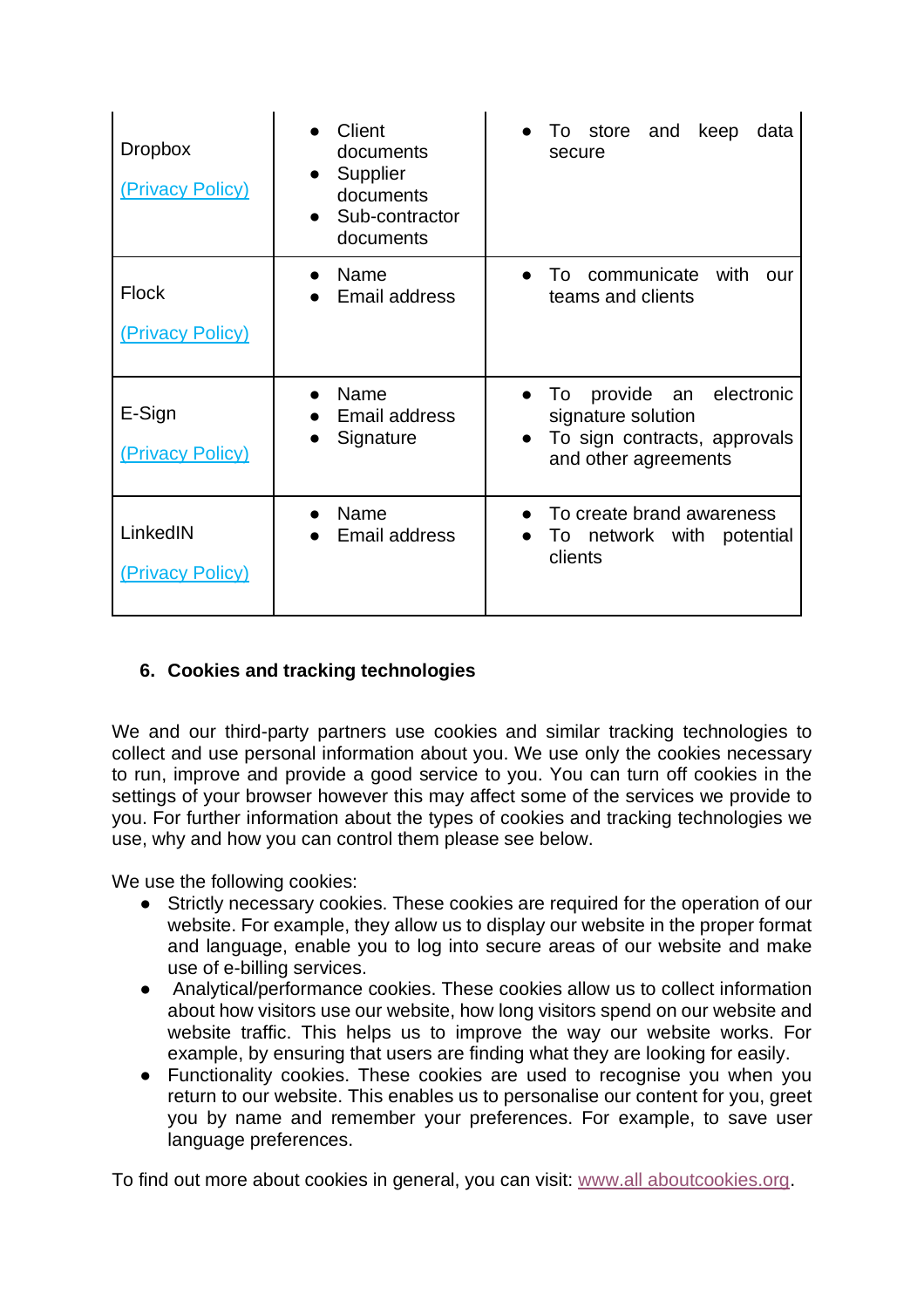You can read more information about some of the specific cookies we use below.

# **7. Monitoring and recording communications**

We may monitor communications such as emails and telephone calls for quality assurance, training, fraud prevention and compliance purposes.

# **8. How long your personal information will be held for**

We hold your personal information only where we have an ongoing legitimate basis or legal need to do so. The length of time we hold personal information depends upon the purpose for which it was collected.

We will process your personal information where we have your consent, where collection and processing is necessary to comply with legal or regulatory obligations or where collection or processing is necessary for our legitimate business interests such as providing the service we offer to you.

When we no longer have a legitimate reason to process your personal information, we will either delete it or anonymise it.

# **9. Keeping your information secure**

We have appropriate security measures in place to prevent personal information from accidental loss, unlawful access or any unauthorised use. We ensure that in providing our services to you, your information is only processed in an authorised manner and offered the appropriate protection at all times whilst it is under our control.

## **10. Your rights and choices**

Under the UK General Data Protection Regulation, you have a number of important rights and choices as to how your personal information is treated:

- You can ask for copies of your personal information;
- You can ask us to rectify inaccurate or incomplete personal information:
- You can ask us to erase your personal information;
- You can ask us not to use your personal information for marketing;
- You can ask us to restrict the processing of your personal information;
- You can object to the processing of your personal information;
- You can ask that we transfer your personal information to another organisation or to you
- You can complain about our processing of your personal information; and
- To the extent that the legal basis of our processing of your personal information is consent, you can withdraw that consent.

These rights are subject to certain limitations and exceptions. You can learn more about the rights of data subjects [here.](https://ico.org.uk/for-organisations/guide-to-data-protection/guide-to-the-general-data-protection-regulation-gdpr/individual-rights/)

# **11. Changes to this policy**